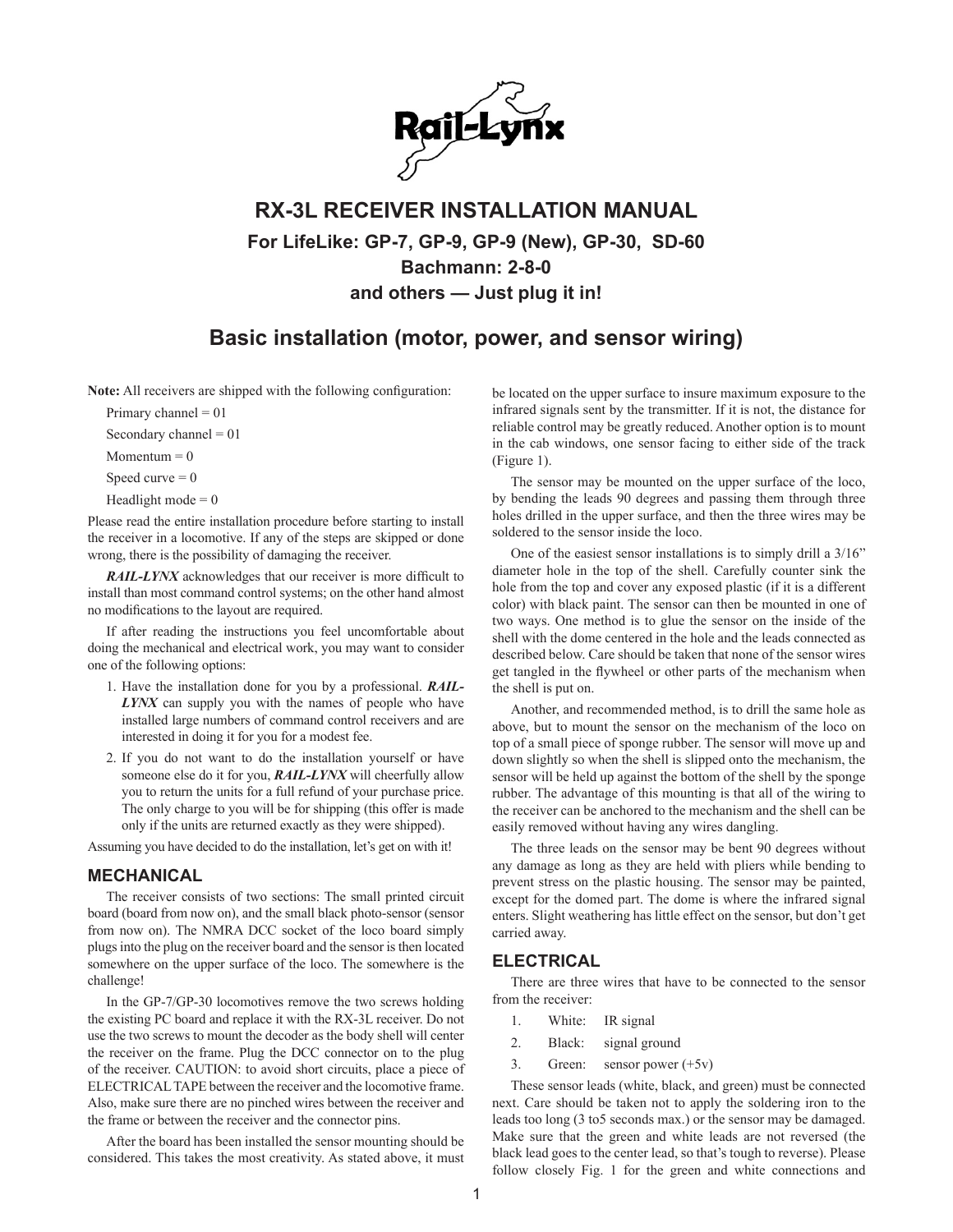remember to picture how they look when viewed from the bottom, which is where the solder connections will be made. Note that the figure shows the sensor with the "dome" toward you. A piece of shrink tubing can be placed on the center pin to prevent any of the leads from shorting.

To test the receiver place the loco on a piece of test track. Connect the power supply or power pack to the track with the 10 ohm resistor (the one supplied with the receiver) connected in series with one of the leads (Figure 2). This resistor will most likely (but not positively) protect the receiver from a wiring error. Connect a multimeter, set to read voltage as shown in the figure.

Slowly advance the speed control on the power pack and observe the voltage reading on the meter. If the meter reads backwards reverse the meter leads. Continue to increase the voltage until 12 volts is reached. If as the speed control is increased, the voltage does not read anything, or reads very little, most likely a short or miswire has occurred. A finger placed on the resistor can detect any temperature rise. The resistor will get hot if any thing is wrong! If the voltage does not increase and/or the resistor gets hot quickly remove the power. After removing power recheck the wiring. Normally the resistor will prevent any damage to the receiver if something is wrong with the installation.

During all this time the loco should not move but sit patiently, waiting for a command from the hand-held transmitter. If it starts to move, there is probably a miswire. Turn off the power and recheck the wiring.

The loco should begin to move or at lease make a buzzing sound. If the loco just buzzes, increase the speed knob until it starts to move. To stop the loco depress the "STOP" button. After stopping the loco depress the left hand DIRECTION button. The loco should move in the opposite direction. If the loco behaves correctly the wiring is correct.

On the first installation it may be desirable to make all connections temporary and operate the loco without the shell to confirm that the wiring is correct and understood. Please be very careful to make sure that none of the wiring or sensor leads touch the loco frame or the track as severe damage can result.

That's all there is to it… that wasn't all that bad, was it?

## **ADVANCED FEATURES & INSTALLATION**

#### **SPEED CURVE**

There are five speed curves stored in the receiver. Curves 0-3 are stored in program memory and cannot be changed. Curve 4 is stored in data memory and can be customer designed and loaded using SPEED-LYNX and any computer capable of running DOS.

The speed curve determines the speed of the loco vs the position of the speed knob.

- Speed curve 0 is a linear straight line from 0 to 100% of track voltage.
- Speed curve 1 is a linear straight line from 0 to 75% of track voltage.
- Speed curve 2 is a linear straight line from 0 to 50% of track voltage.
- Speed curve 3 is a linear straight line from 0 to 37% of track voltage

Speed curve 4 is a CUSTOM SPEED CURVE.

As shipped the receiver does not have a speed curve 4, it should not be selected.

It can be changed using the SPEED-LYNX software running under DOS, and either the loader module, or any repeater. Any of the 126 speed values may be assigned to any of the 32 knob positions to produce any type of curve desired. See the SPEED-LYNX manual.

#### **SPEED CURVE SELECTION**

To select one of the speed curves, set the loco's primary channel on the channel switches and set the speed knob in position 0 (full stop), 1, 2, 3, or 4. While holding the "SHIFT" button down, depress the hidden button on the bottom of the XMTR. This will select the desired speed curve.

**CAUTION;** this command is an offshoot of the primary channel command and will be accepted by any loco equipped with an older RX-1 receiver seeing the message. It should normally be used only during installation on the bench, or be sure you prevent any other locos in the area from accidentally accepting the command.

#### **SPEED OFFSET**

This is used to correct for a loco that doesn't start until the speed is increased to a fairly high value. This command essentially adds several (up to 7) clicks to the speed knob's position. Any number over 7 will be interpreted as 7.

For example, suppose a loco does not start to move until the speed knob has reached 6 clicks. A reasonable correction would be to add 4 clicks of positive speed offset. To do this, set the loco's primary channel on the channel switches, and advance the speed knob 4 clicks above 0. Depress the hidden button on the bottom of the XMTR. This will load an offset of 4 into the loco. Now the loco should start to move after only 2 clicks.

**CAUTION:** This command is an offshoot of the primary channel command and will be accepted by ANY loco seeing the message. If should normally be used only during installation on the bench, or be sure you prevent any other locos in the area from accidentally accepting the command.

#### **HEADLIGHTS**

LifeLike included only 1.5 volt bulb with their GP-7 and GP-30 locomotives. There are two solutions. One, simply add a 330 ohm 1/2 watt resistor in series with each of the 1.5 volt bulbs supplied with the loco, or follow their directions for installing 12-14 volt bulbs. If you decide to change the bulbs we recommend Miniatrionics #18-712-10 (12v), or #18-014 (14v) or Chicago Miniature white LED's (Digikey part number CMD204UWC, phone 800-344-4539. If you use the LED's a 1K 1/4 watt resistor must be installed in series with each LED.